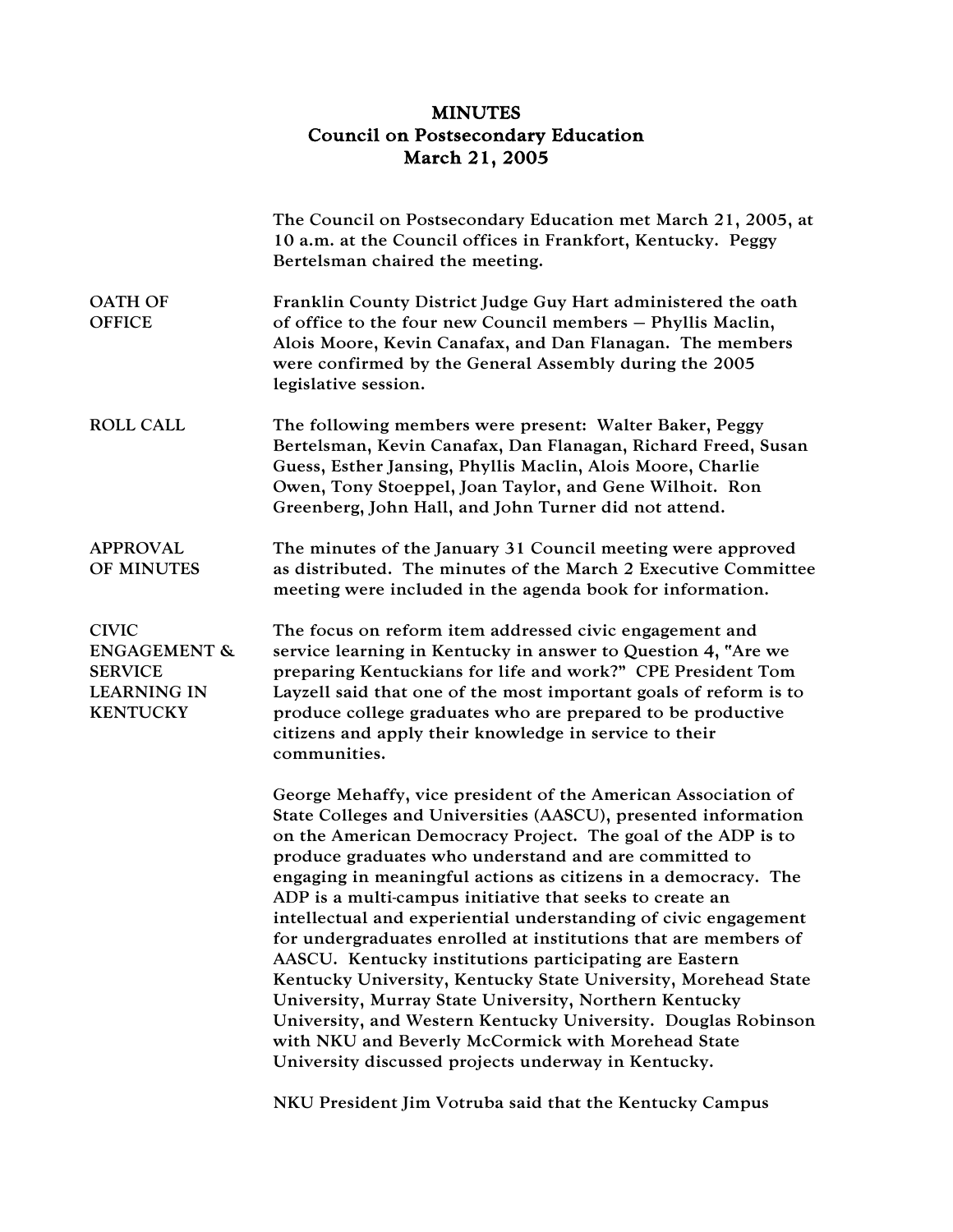Compact, headquartered at Northern Kentucky University, is a statewide coalition of Kentucky college and university presidents and their institutions, both public and private, dedicated to promoting the civic purposes of postsecondary education. KYCC members are committed to integrating service learning as a valued component of effective teaching and learning, meeting institutional civic responsibilities to help address the needs of the Commonwealth, and fostering the development of relevant collaborative partnerships between and among campuses.

## 2004-05 STRATEGIC PLANNING

RECOMMENDATION: The staff recommends that the Council endorse the new public agenda for Kentucky's postsecondary and adult education system covering the period 2005-2010, request the institutions to develop campus action plans in accordance with the guidelines and timetable, and direct the staff to bring back to the Council for final approval in July: (1) final edits to the public agenda; (2) campus action plans for each of the public institutions, the independent sector, and the Council; and (3) an accountability framework and key indicators for tracking systemwide and institutional progress toward the advancement of the new public agenda and House Bill 1 goals.

Sue Hodges Moore, Council Executive Vice President, said that the new public agenda reflects what was learned from an analysis which began in early 2004 of demographic, economic, and education data from 1997 to the present. It also incorporates the comments from concerned, engaged citizens all over the state. At the heart of this agenda are the new five questions that emphasize the importance of maintaining affordable, high-quality postsecondary opportunities leading to more certificates and degrees, better jobs, and productive, meaningful lives. Several individuals, including the Executive Committee at its March 2 meeting, felt that more emphasis needed to be put on the impact of postsecondary education on the quality of individual lives in Kentucky. The language of two of the questions has been changed to reflect this. These new five questions will guide the work of the entire adult and postsecondary education system from 2005-2010:

- 1. Are more Kentuckians ready for postsecondary education?
- 2. Is Kentucky postsecondary education affordable for its citizens?
- 3. Do more Kentuckians have certificates and degrees?
- 4. Are college graduates prepared for life and work in Kentucky?
- 5. Are Kentucky's people, communities, and economy benefiting?

Dr. Moore called attention to the pages of the public agenda that describe two possible futures that await Kentuckians in 2020. One describes how the lives of Kentuckians will improve if this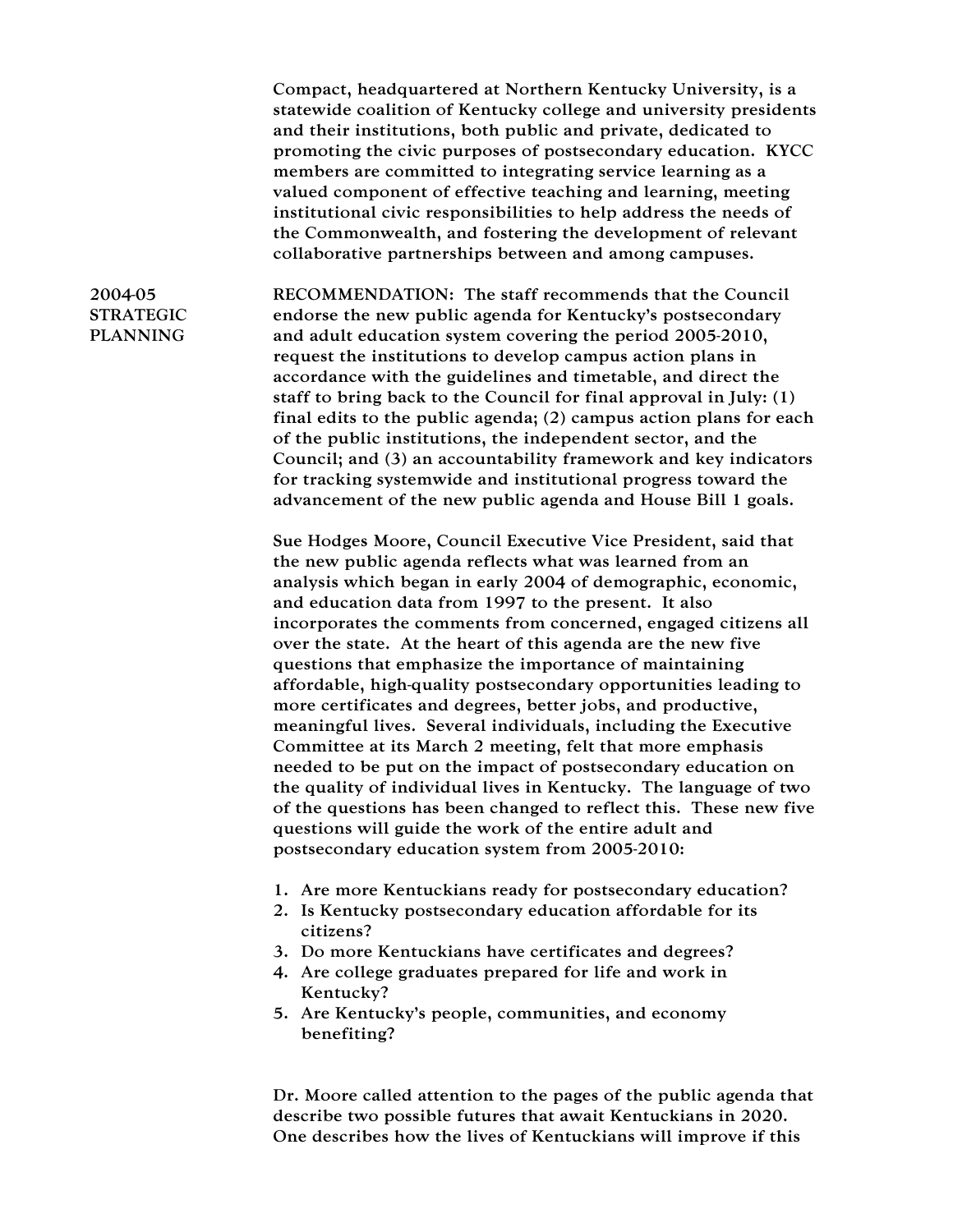public agenda moves forward; the other articulates the consequences to the Commonwealth if does not. According to an analysis of U. S. Census projections, Kentucky will need nearly 800,000 working-age adults with a bachelor's degree or higher to match the projected national average in 2020; in 2000 Kentucky had only 402,000. Over the next 15 years, the number of Kentuckians aged 25-64 with at least a four-year degree needs to nearly double.

The Council staff is working with the institutions to develop campus action plans. Each plan will include the institution's House Bill 1 goal, mission parameters, priority initiatives and activities over the period 2005-2010 that respond to each of the five questions, indicators that the Council will use to monitor the institution's contribution to the advancement of the public agenda and pertinent House Bill 1 goals, and the final set of benchmark institutions to be approved by the Council at its May 2005 meeting. Action plans also are being developed for the independent sector and the Council. The action plans will be approved along with the final version of the public agenda at the July CPE meeting.

Dr. Layzell said that the report recently released by the National Commission on Accountability in Higher Education, "Accountability for Better Results, A National Imperative for Higher Education," cited Kentucky twice as a model of an accountability system and for the five questions of reform.

MOTION: Dr. Freed moved that the recommendation be approved. Ms. Guess seconded the motion.

Dr. Freed asked that a representative of the Coalition of Senate and Faculty Leadership (COSFL) be included in the development of the campus action plans and the key indicators of progress toward reform.

Dr. Layzell said that the institutional leadership should include all campus groups, including the faculty, in the development of the individual campus action plans.

Ms. Jansing said that in order for the public agenda to be achieved the postsecondary institutions and the Council members must communicate this throughout Kentucky.

VOTE: The motion passed.

Dr. Moore thanked the Council staff involved in the development of the public agenda, especially Melissa McGinley who made major contributions to the writing of the document.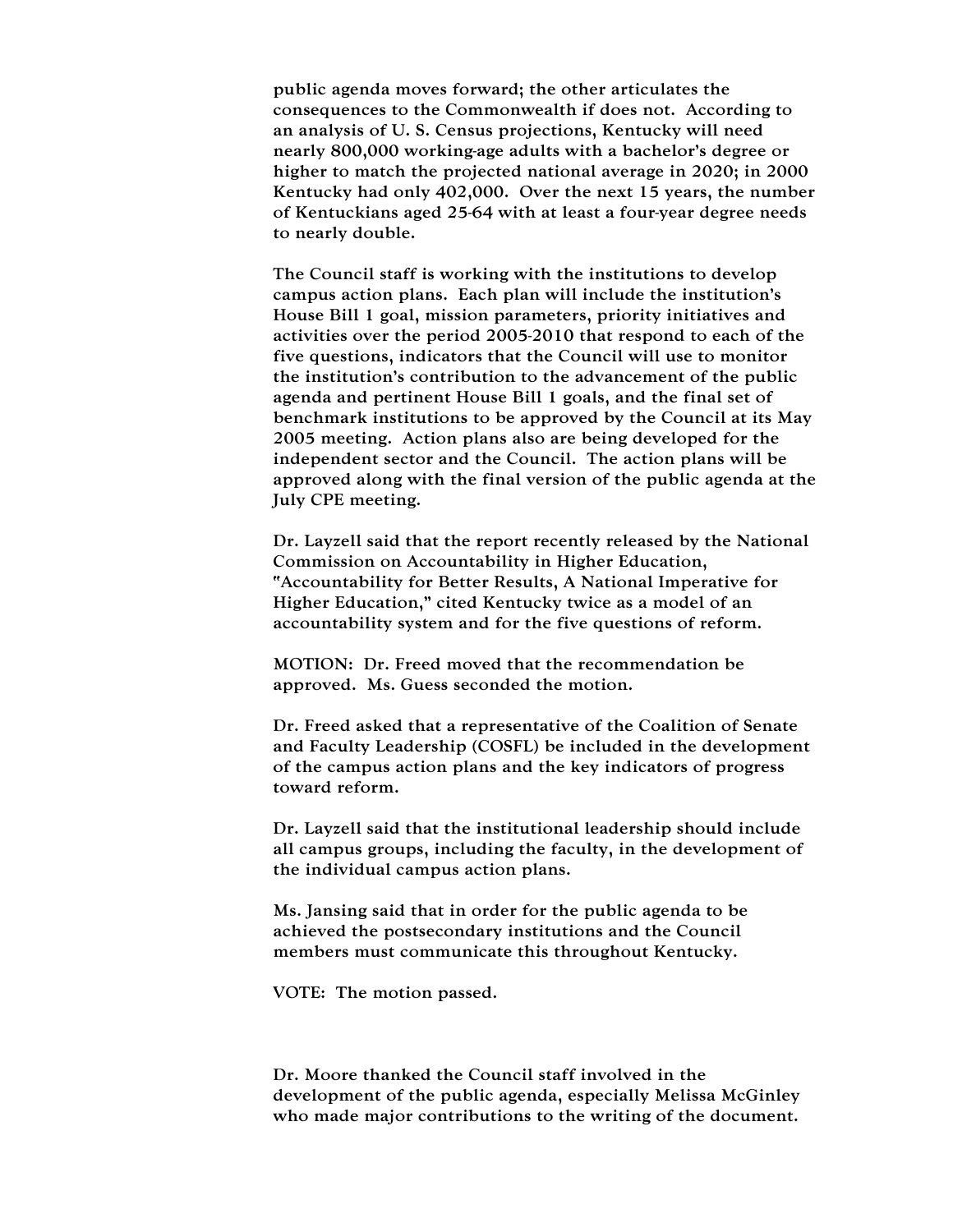Dr. Votruba also commended the Council staff for producing an excellent document.

| 2004-06<br><b>BUDGET</b>                                             | A summary of the 2004-06 budget passed by the 2005 General<br>Assembly was distributed. The budget provides \$1,011,108,900<br>in 2004-05 and \$1,106,065,300 in 2005-06 in state general funds<br>for postsecondary education $-$ a 10.2 percent increase for the<br>biennium. Some of the funding highlights for postsecondary<br>education:                                                                                                                                                                                                                                                                                                                                                                                                                                                                          |
|----------------------------------------------------------------------|-------------------------------------------------------------------------------------------------------------------------------------------------------------------------------------------------------------------------------------------------------------------------------------------------------------------------------------------------------------------------------------------------------------------------------------------------------------------------------------------------------------------------------------------------------------------------------------------------------------------------------------------------------------------------------------------------------------------------------------------------------------------------------------------------------------------------|
|                                                                      | An approximate \$81 million increase to base operating funds<br>of the public postsecondary institutions over the biennium $-$<br>an increase of approximately 9 percent for the institutions.<br>Dedicated revenue of \$4.3 million from a one-cent surtax on<br>$\bullet$<br>cigarettes to be evenly divided between the University of<br>Kentucky's Markey Cancer Center and the University of<br>Louisville's Brown Cancer Center.<br>A \$500,000 nonrecurring appropriation in 2004-05 for an<br>$\bullet$<br>oral history program at the University of Kentucky.<br>An increase of \$2.5 million in 2005-06 for the Adult<br>Education and Literacy Trust Fund to restore past budget<br>reductions.<br>\$18.5 million in 2005-06 for the Physical Facilities Trust<br>Fund in debt service for capital projects. |
|                                                                      | Dr. Layzell said that the postsecondary education community is<br>extremely grateful for the funding received in the 2004-06<br>budget. He added that continued financial support from the<br>2006-08 legislative session is very important to keep the<br>momentum of postsecondary reform moving forward to meet the<br>goals of the new public agenda. Dr. Layzell said that the<br>institutions are reexamining announced tuition increases in light<br>of the funding received in the 2004-06 budget.                                                                                                                                                                                                                                                                                                              |
| <b>COMPREHENSIVE</b><br><b>FUNDING MODEL</b><br><b>REVIEW UPDATE</b> | Dr. Layzell said that, as part of the comprehensive funding<br>model review, the Council staff has run the statistical model for<br>selection of the benchmarks based on criteria approved by the<br>Council at the January meeting. The Council staff and the<br>campuses are reviewing the output produced by the model. The<br>Council will consider the final lists of benchmark institutions at<br>the May meeting.                                                                                                                                                                                                                                                                                                                                                                                                |
| <b>LEGISLATIVE</b><br><b>UPDATE</b>                                  | A preliminary report on significant actions taken during the<br>2005 legislative session related to postsecondary education and<br>the Council was distributed for information. A final report will<br>be prepared after the General Assembly adjourns later in the<br>month.                                                                                                                                                                                                                                                                                                                                                                                                                                                                                                                                           |
| <b>LCC TRANSFER</b>                                                  | UK President Lee Todd and KCTCS President Michael McCall<br>gave the Council an update on the transfer of Lexington<br>Community College governance and oversight from the<br>University of Kentucky to the Kentucky Community and<br>Technical College System. This action was a result of House                                                                                                                                                                                                                                                                                                                                                                                                                                                                                                                       |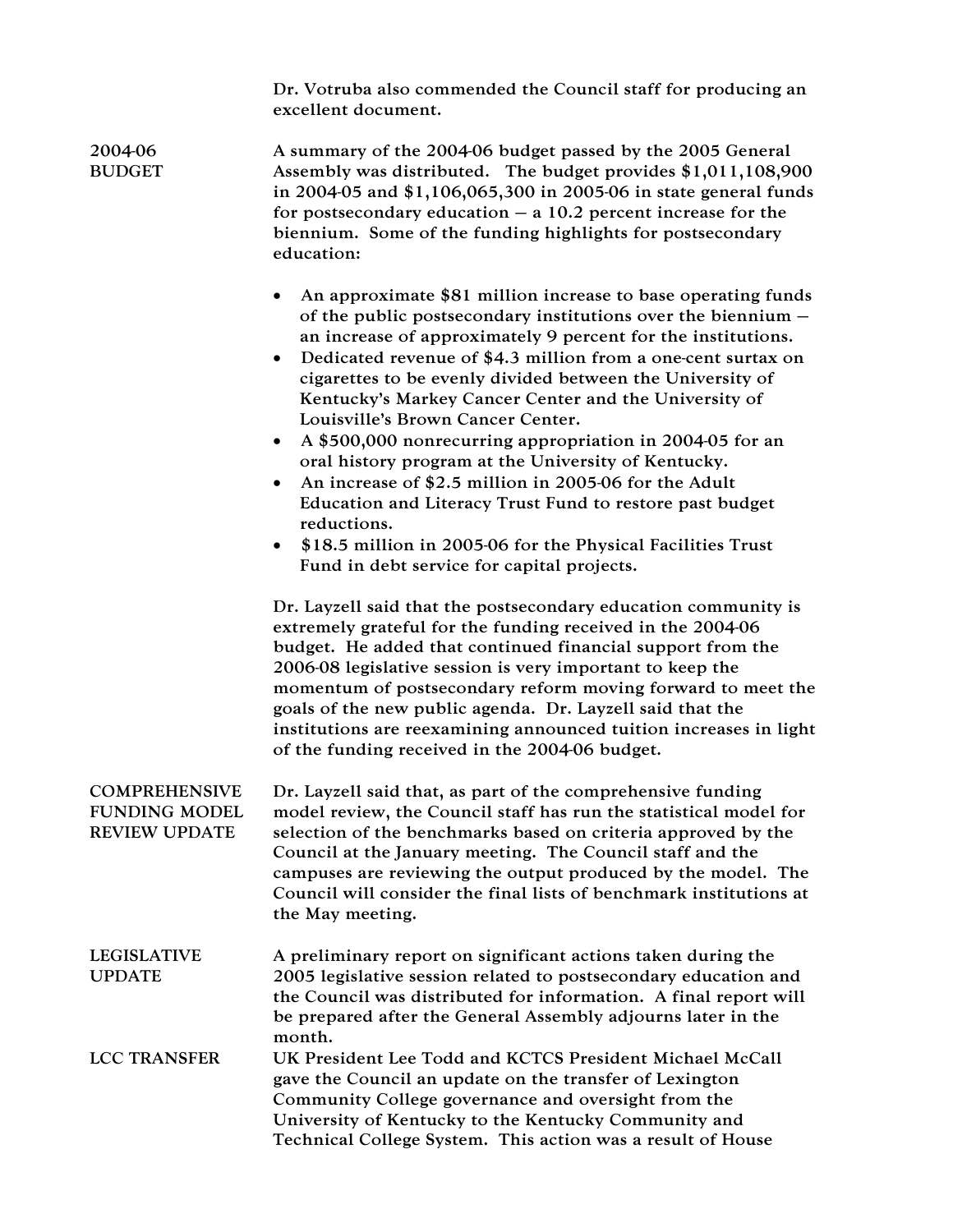Joint Resolution 214 passed in the 2004 session of the Kentucky General Assembly. House Bill 239 passed in the 2005 legislative session codified the transfer of authority of LCC to KCTCS.

President McCall said that a transitions committee composed of representatives of LCC, UK, and KCTCS has worked since 2004 and has completed the transfer of assets with the exception of the land and facilities. The students have retained their rights and privileges that were afforded to them from UK through June 30, 2006. The students then have an option to choose whether to continue these services. The LCC employers were transferred to KCTCS. In May 2004, the Southern Association of Colleges and Schools was informed of the legislative action and, as a result of that, in July 2004, SACS removed LCC from probation. Dr. James Kerley remained as president of LCC and assumed the duties of CEO of the Bluegrass District.

President Todd agreed that the transition has been smooth. He said that UK has continued to do the enrollment, billing, and collections for LCC, but KCTCS will assume those responsibilities beginning with the 2005-06 school year.

Mr. Owen asked President McCall if there is an adequate definition between the role of the community colleges and the comprehensive universities.

President McCall replied that there is no competition for students among the colleges. The creation of KCTCS has provided access and a choice for students to choose one place or the other. The establishment of the KCTCS higher education centers has created a synergy that enables the institutions to work closely together to ensure seamless transition from one institution to the other in cooperation with the institutions rather than competing for students. President McCall said that the Council will continue to monitor the role of the institutions through the upcoming review of mission parameters.

AFFORDABILITY AND WICHE **STUDIES** Dr. Layzell said that the Council is engaged in two studies to examine affordability for students to attend postsecondary institutions. Kentucky was chosen to participate in a two-year project undertaken by the Western Interstate Commission on Higher Education (WICHE) to investigate how decision makers can best align tuition, financial aid, and state appropriations policies with the goal of improving access to college, especially for low-income students. As a fundamental component of Kentucky's participation in the WICHE project, the Council has contracted with JBL Associates, Inc., based in Bethesda, Maryland, to perform a comprehensive study of the affordability of Kentucky's postsecondary education system. An interim progress report will be presented to the Council in May with the final report in September.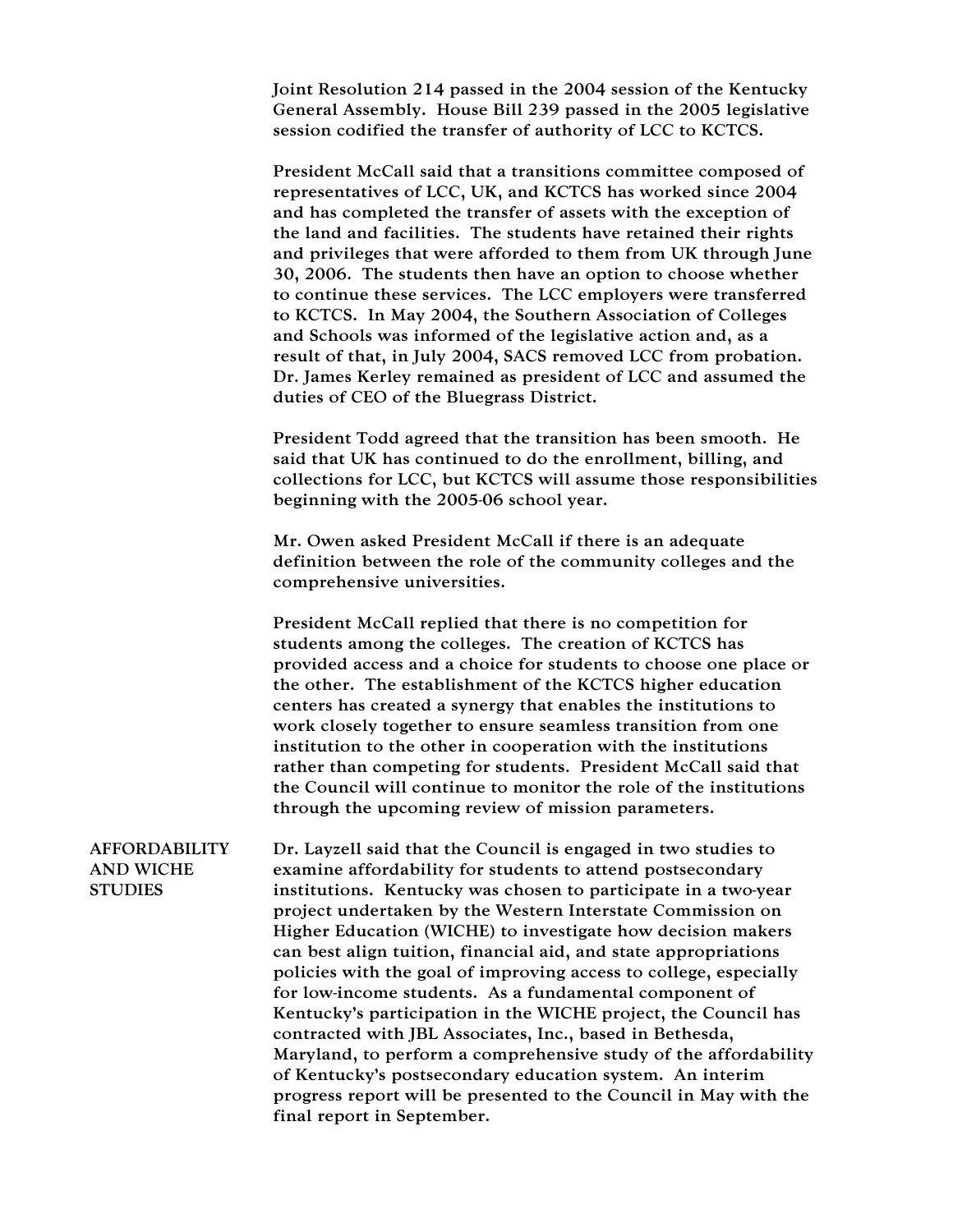|                                                                  | Paul Lingenfelter, president of the State Higher Education<br>Executive Officers, discussed the WICHE project. John Lee,<br>president of JBL Associates, Inc., and Watson Scott Swail,<br>president of the Educational Policy Institute, presented<br>information about the affordability study.                                                                                                                                                                                                                                                                                                                       |
|------------------------------------------------------------------|------------------------------------------------------------------------------------------------------------------------------------------------------------------------------------------------------------------------------------------------------------------------------------------------------------------------------------------------------------------------------------------------------------------------------------------------------------------------------------------------------------------------------------------------------------------------------------------------------------------------|
| <b>KYAE</b><br><b>ENROLLMENT</b><br><b>GOALS</b>                 | RECOMMENDATION: The staff recommends that the Council<br>approve the 2005-06 Kentucky Adult Education enrollment goal<br>of 125,000 students.                                                                                                                                                                                                                                                                                                                                                                                                                                                                          |
|                                                                  | This statewide enrollment goal includes students enrolled in<br>adult basic education, workforce education, English as a second<br>language, GED preparation, family literacy, Workforce Alliance,<br>and corrections education. In 2004, KYAE enrolled 120,051<br>students, exceeding the enrollment goal of 100,000. The current<br>year enrollment goal is 115,000. Adult education providers were<br>notified of the statewide enrollment goal and the county<br>program goal of 11 percent of the target population for core<br>services, including a family literacy goal of the higher of 0.5<br>percent or 20. |
|                                                                  | MOTION: Ms. Jansing moved that the recommendation be<br>approved. Mr. Canafax seconded the motion.                                                                                                                                                                                                                                                                                                                                                                                                                                                                                                                     |
|                                                                  | VOTE: The motion passed.                                                                                                                                                                                                                                                                                                                                                                                                                                                                                                                                                                                               |
| <b>GED ELIGIBLITY</b><br><b>REQUIREMENTS</b><br><b>ADMIN REG</b> | RECOMMENDATION: The staff recommends that the Council<br>approve the proposed amendment to the administrative<br>regulation titled 785 KAR 1:120 GED Eligibility Requirements,<br>and file the administrative regulation with the Legislative<br>Research Commission.                                                                                                                                                                                                                                                                                                                                                  |
|                                                                  | The amended regulation contains these changes:                                                                                                                                                                                                                                                                                                                                                                                                                                                                                                                                                                         |
|                                                                  | Recognizes the GED Secondary Program and allows students<br>in the program to take the GED.                                                                                                                                                                                                                                                                                                                                                                                                                                                                                                                            |
|                                                                  | Establishes a 90-day waiting period for high school dropouts<br>٠<br>and requires local school districts to contact withdrawn<br>students within three months to encourage reenrollment, an<br>alternative program, or participation in the GED preparation<br>program.<br>Changes the agency name from the Department for Adult<br>Education and Literacy to Kentucky Adult Education in<br>conformance with the Governor's reorganization.                                                                                                                                                                           |
|                                                                  | MOTION: Ms. Moore moved that the recommendation be<br>approved. Mr. Canafax seconded the motion.                                                                                                                                                                                                                                                                                                                                                                                                                                                                                                                       |
|                                                                  | VOTE: The motion passed.                                                                                                                                                                                                                                                                                                                                                                                                                                                                                                                                                                                               |
| <b>COMMISSIONER</b>                                              | Commissioner of Education Gene Wilhoit reported on several                                                                                                                                                                                                                                                                                                                                                                                                                                                                                                                                                             |
| OF EDUCATION                                                     | initiatives of the Kentucky Department of Education, including                                                                                                                                                                                                                                                                                                                                                                                                                                                                                                                                                         |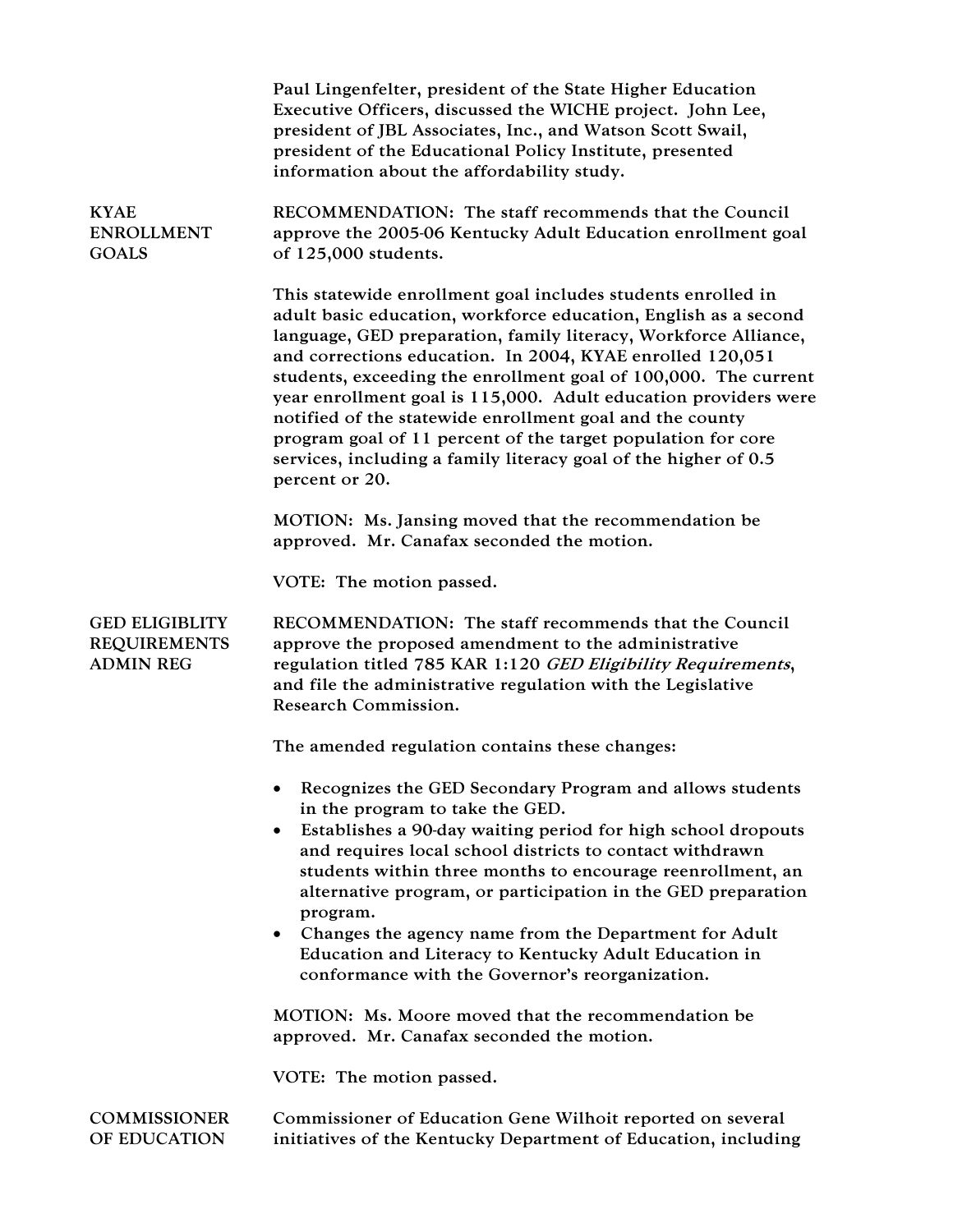| <b>REPORT</b>                                        | the review of Kentucky's writing program, the assessment of high<br>school course offerings to improve student accountability, and<br>the improvement of the assessment system.                                                                                                                                                                                                                                                                                                                                                                                                                                                                                                                                                                                                                                                                                                                                                                                                                                                                                                                                                                                                                                                                                                                                                                                         |
|------------------------------------------------------|-------------------------------------------------------------------------------------------------------------------------------------------------------------------------------------------------------------------------------------------------------------------------------------------------------------------------------------------------------------------------------------------------------------------------------------------------------------------------------------------------------------------------------------------------------------------------------------------------------------------------------------------------------------------------------------------------------------------------------------------------------------------------------------------------------------------------------------------------------------------------------------------------------------------------------------------------------------------------------------------------------------------------------------------------------------------------------------------------------------------------------------------------------------------------------------------------------------------------------------------------------------------------------------------------------------------------------------------------------------------------|
| <b>SEAMLESSNESS</b><br><b>POLICY GROUP</b><br>REPORT | Ms. Bertelsman said that the Seamlessness Policy Group<br>discussed key indicators for Questions 1 and 3, which will<br>monitor the extent to which Kentuckians are prepared for<br>postsecondary education, are participating and advancing<br>seamlessly through the system, and are completing certificates<br>and degrees. The policy group reviewed the results of an<br>institutional and student survey of transfer barriers. The staff<br>will provide information on which four-year institutions are<br>currently offering classes on the two-year campuses and if these<br>offerings affect the transfer to those four-year institutions.<br>Currently the award system for the KEES programs is keyed to<br>semester time, which is difficult for part-time students. The<br>policy group will look at the implications if the funds are<br>awarded on a course basis rather than a semester basis. The<br>policy group also looked at results of a dual credit/dual<br>enrollment study. The study showed that the vast majority of<br>students are taking vocational/technical courses in their dual<br>enrollment. This raises the question of whether these students<br>are transferring to a KCTCS institution for additional<br>postsecondary work or if the students are preparing themselves<br>for the workforce upon graduation from high school. |
| <b>RESIDENCY ADMIN</b><br><b>REG</b>                 | RECOMMENDATION: The staff recommends that the Council<br>approve the administrative regulation, 13 KAR 2:045<br>Determination of residency status for admission and tuition<br>assessment purposes.                                                                                                                                                                                                                                                                                                                                                                                                                                                                                                                                                                                                                                                                                                                                                                                                                                                                                                                                                                                                                                                                                                                                                                     |
|                                                      | The amended regulation contains these changes:                                                                                                                                                                                                                                                                                                                                                                                                                                                                                                                                                                                                                                                                                                                                                                                                                                                                                                                                                                                                                                                                                                                                                                                                                                                                                                                          |
|                                                      | Reflects a statutory provision passed by the 2004 General<br>Assembly that a person who graduates from a Kentucky high<br>school and enrolls at a state-supported institution within two<br>years shall be a Kentucky resident.<br>Clarifies language to allow undocumented aliens who<br>graduate from a Kentucky high school to qualify as a<br>Kentucky resident.                                                                                                                                                                                                                                                                                                                                                                                                                                                                                                                                                                                                                                                                                                                                                                                                                                                                                                                                                                                                    |
|                                                      | MOTION: Mr. Flanagan moved that the recommendation be<br>approved. Ms. Jansing seconded the motion.                                                                                                                                                                                                                                                                                                                                                                                                                                                                                                                                                                                                                                                                                                                                                                                                                                                                                                                                                                                                                                                                                                                                                                                                                                                                     |
|                                                      | VOTE: The motion passed.                                                                                                                                                                                                                                                                                                                                                                                                                                                                                                                                                                                                                                                                                                                                                                                                                                                                                                                                                                                                                                                                                                                                                                                                                                                                                                                                                |
| <b>KEY INDICATORS</b><br>OF PROGRESS                 | Updated results for the Council's indicators used to measure<br>progress toward postsecondary education reform goals show that<br>Kentucky continues to make progress toward reform goals but at<br>a slower pace than in recent years.                                                                                                                                                                                                                                                                                                                                                                                                                                                                                                                                                                                                                                                                                                                                                                                                                                                                                                                                                                                                                                                                                                                                 |
|                                                      | Undergraduate enrollment continued to increase at the                                                                                                                                                                                                                                                                                                                                                                                                                                                                                                                                                                                                                                                                                                                                                                                                                                                                                                                                                                                                                                                                                                                                                                                                                                                                                                                   |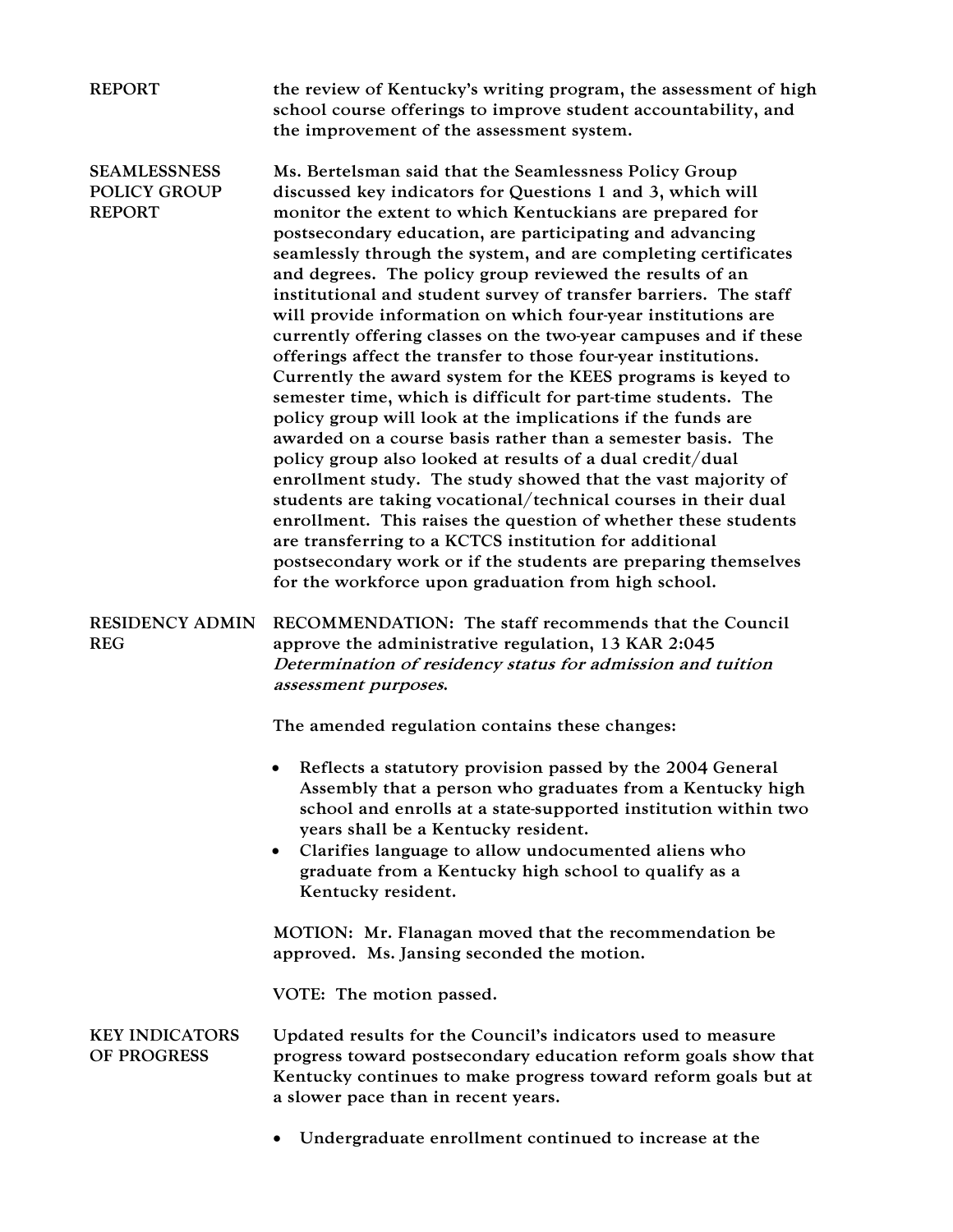statewide level, rising 1 percent to 202,605 students in fall 2004. Enrollments increased at six of the public institutions (EKU, KSU, UK, UofL, WKU, and KCTCS) and at the independent institutions.

- Graduate and first-professional enrollment in 2004 did not meet the state's goal. Three institutions (NKU, UofL, and WKU) exceeded their goals for 2004. Murray State increased graduate enrollment from the prior year but not enough to meet its 2004 goal. Enrollment at four universities (EKU, KSU, MoSU, and UK) decreased, contributing to a state total that was 292 students short of the goal.
- The percentage of GED completers enrolling in postsecondary education within two years increased by one percentage point over the college-going rate of the previous GED cohort. The fiscal year 2002 cohort included a record high number of GED graduates (14,596) and by 2004 over 3,000 of these graduates had enrolled in Kentucky's postsecondary institutions, producing a 21 percent college-going rate.
- Between 2003 and 2004, the first-year student retention rate for the system rose from 68.3 percent to 69.1 percent. Retention rates increased at EKU, KSU, MuSU, UK, and KCTCS.
- The number of students transferring out of the two-year institutions met the state goal but the number of students transferring into the four-year public institutions did not. The number of students transferring from the KCTCS (now including Lexington Community College) to any Kentucky public or independent four-year institution rose to 3,239, an increase of 9.8 percent over 2003. The public universities enrolled 2,498 transfer students from the community and technical colleges in 2004, an increase of 5.4 percent over 2003. The number of transfers at KSU, MuSU, UofL, and WKU increased. EKU, MoSU, and NKU showed increases but not large enough to meet their goals. The number of students transferring to UK declined by nearly 10 percent.
- Six-year graduation rates of bachelor's degree students dropped from 45.3 percent in 2003 to 44.3 percent in 2004. MuSU, NKU, and WKU showed increases while the remaining five institutions reported declines in the baccalaureate graduation rate between 2003 and 2004.

|                              | Over the next several months, the Council staff will work with<br>the institutions to develop recommendations for the new key<br>indicators and goals that will support the 2005 public agenda. |
|------------------------------|-------------------------------------------------------------------------------------------------------------------------------------------------------------------------------------------------|
| CEO &<br><b>DLAC REPORTS</b> | Reports on the activities of the Committee on Equal<br>Opportunities and the Distance Learning Advisory Committee                                                                               |
|                              | were included in the agenda book.                                                                                                                                                               |
| WORKFORCE/                   | Ms. Jansing reported on the work of the Workforce/Economic                                                                                                                                      |
| <b>ECONOMIC</b>              | Development Policy Group. The group is continuing to learn                                                                                                                                      |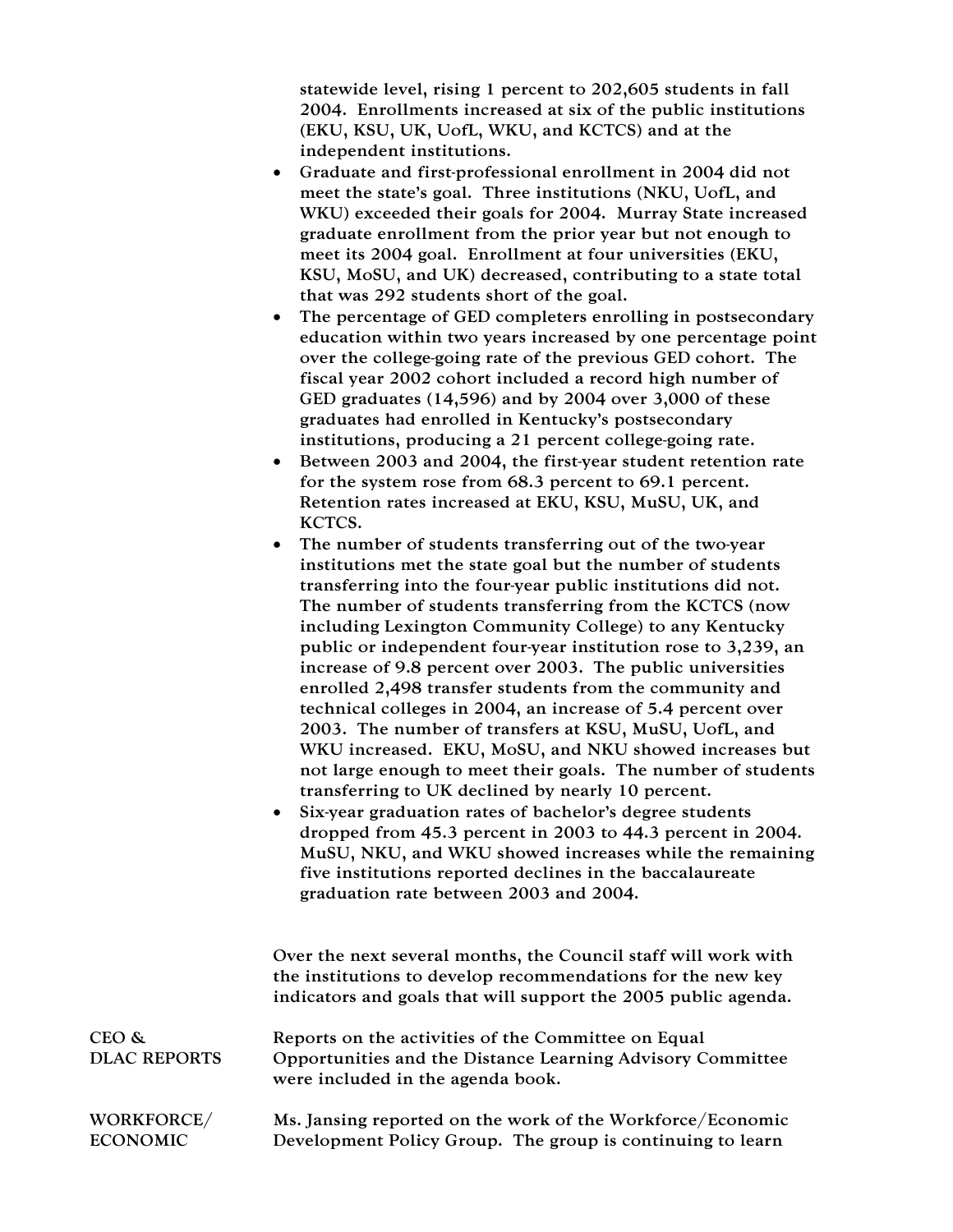## DEVELOPMENT POLICY GROUP REPORT

about the resources available in the state to help achieve the goals of HB 1. A presentation was heard from the Kentucky DataSeam Initiative, a not-for-profit program that brings together research, education, and business development organizations to help Kentucky become more competitive in a knowledge economy. An update was provided on Kentucky ExCeL (Excellence through Certification and Licensure), a collaborative project to develop a comprehensive database linking employers' current and emerging workforce needs with individuals holding certificates, licenses, and degrees in Kentucky. This search tool will help employers assess the available workforce and provide information for business planning and expansion. The database is expected to be completed and operational by June 30, 2005. Allyson Handley asked the policy group for input on the priorities for economic initiatives presented at the January 2005 meeting. The group discussed key indicators under consideration for Question 5, which will monitor the extent to which postsecondary education is benefiting Kentucky's people, its communities, and the state's economy. The policy group heard an update on the development of a partnership among Siegen (a company in Franklin, Kentucky), Western Kentucky University, Kentucky State University, and the University of Kentucky to establish a collaborative biotech program in shrimp production. The budget approved by the 2005 General Assembly included \$2.5 million in the Research Challenge Trust Fund for this project.

NEW PROGRAMS

RECOMMENDATION: The staff recommends that the Council approve the Master's of Science in Community Counseling (CIP 51.1504) proposed by Northern Kentucky University.

MOTION: Ms. Guess moved that the program be approved. Ms. Moore seconded the motion.

Mr. Canafax asked NKU to work in cooperation with EKU and WKU since the institutions offer similar programs.

VOTE: The motion passed.

RECOMMENDATION: The staff recommends that the Council approve the Master's of Arts in Education/School Counseling (CIP 13.1101) proposed by Northern Kentucky University.

MOTION: Ms. Guess moved that the program be approved. Ms. Moore seconded the motion.

Gail Wells, NKU Provost, said that after the first year the program hopes to include courses offered by the Kentucky Virtual University.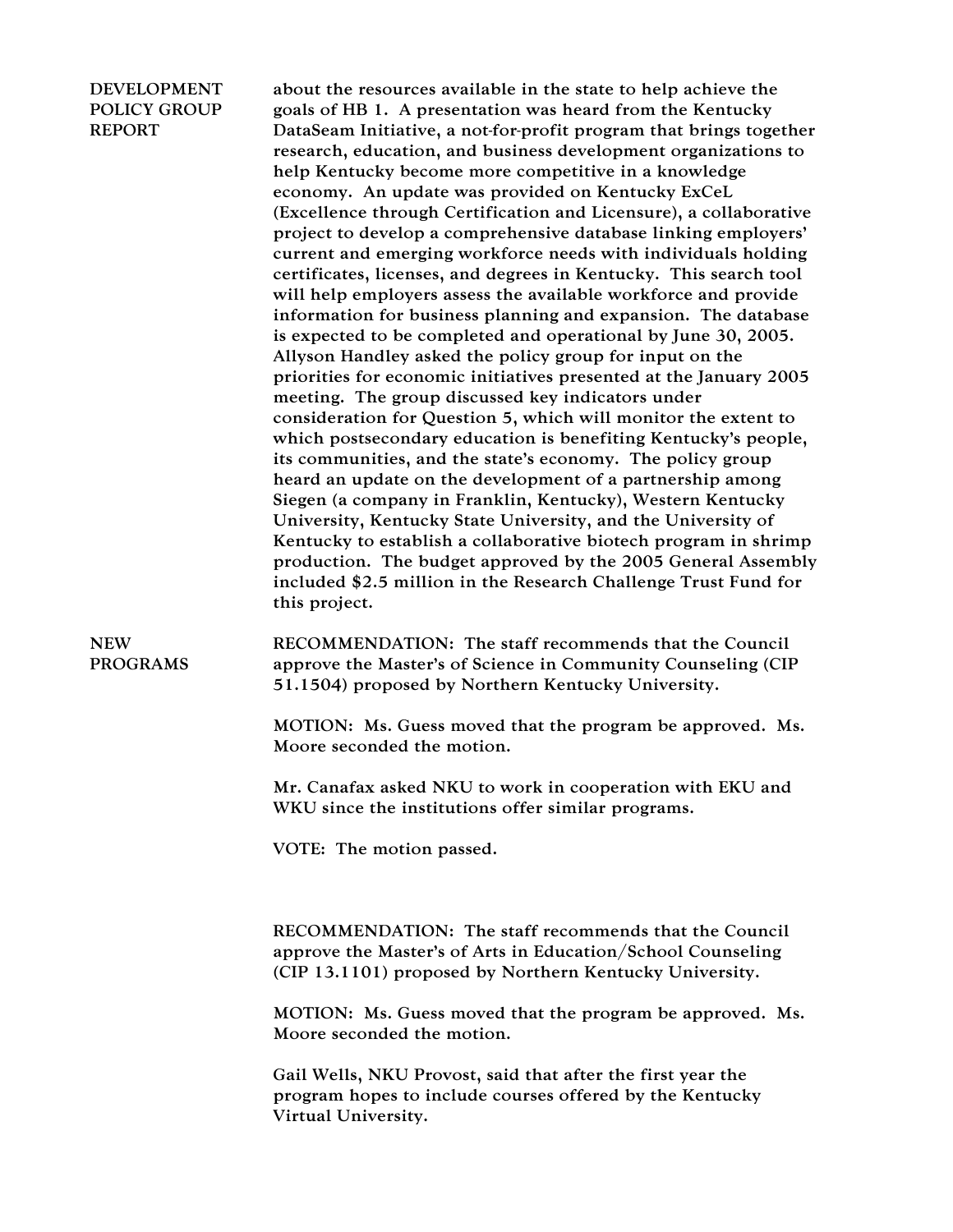VOTE: The motion passed.

| <b>ENDOWMENT</b><br><b>MATCH PROGRAM</b><br><b>APPLIED</b><br><b>RESEARCH</b><br><b>REQUESTS</b> | RECOMMENDATION: The staff recommends that the Council<br>delegate approval authority to the Executive Committee for<br>applied research programs pursuant to new Endowment Match<br>Program guidelines to accommodate timely distribution of<br>funds.                                                                                                                                                                                                                                                                                                                                                                                                                                                                                                                                                |
|--------------------------------------------------------------------------------------------------|-------------------------------------------------------------------------------------------------------------------------------------------------------------------------------------------------------------------------------------------------------------------------------------------------------------------------------------------------------------------------------------------------------------------------------------------------------------------------------------------------------------------------------------------------------------------------------------------------------------------------------------------------------------------------------------------------------------------------------------------------------------------------------------------------------|
|                                                                                                  | MOTION: Mr. Flanagan moved that the recommendation be<br>approved. Ms. Jansing seconded the motion.                                                                                                                                                                                                                                                                                                                                                                                                                                                                                                                                                                                                                                                                                                   |
|                                                                                                  | VOTE: The motion passed.                                                                                                                                                                                                                                                                                                                                                                                                                                                                                                                                                                                                                                                                                                                                                                              |
| DATA ACCESS<br><b>POLICY</b>                                                                     | RECOMMENDATION: The staff recommends that the Council<br>approve the Data Access Policy.                                                                                                                                                                                                                                                                                                                                                                                                                                                                                                                                                                                                                                                                                                              |
|                                                                                                  | Dr. Layzell said that the Council receives a significant amount of<br>personally confidential student information from public and<br>private institutions. In order to safeguard that information and<br>to comply with federal law on the protection of information, the<br>staff developed this policy in cooperation with the institutions.<br>The policy outlines the rules that the Council staff will abide by<br>in the collection of such data and recognizes the Council's<br>responsibility to conform fully to the provisions of the Family<br><b>Educational Rights and Privacy Act.</b>                                                                                                                                                                                                  |
|                                                                                                  | WKU President Gary Ransdell said that the document had not<br>been circulated to the campuses prior to the mailing of the<br>agenda book for this meeting. He said that it will be a number<br>of weeks before FERPA can release a policy about these issues.<br>He said that WKU will not release information until the<br>institution has clearance from FERPA to do so. WKU's legal<br>counsel has requested a ruling on the policy from the U.S.<br>Department of Education.                                                                                                                                                                                                                                                                                                                      |
|                                                                                                  | Dennis Taulbee, legal counsel for the Council, said that the draft<br>policy was circulated to the institutions' vice presidents for<br>academic affairs and legal counsels and comments were received<br>on each aspect of the policy. Changes were made as a result of<br>the comments from the institutions. He said that there is not<br>uniform agreement on all of the points but this policy is<br>consistent with data policies of other states. The policy outlines<br>the protections put in place if the Council decides to give<br>student information to third parties (researchers). Mr. Taulbee<br>said that this policy does not deal with the release of students'<br>final grades - that issue has been held in abeyance until a ruling<br>is received from the federal government. |
|                                                                                                  | MOTION: Ms. Jansing moved that the policy be approved. Ms.<br>Maclin seconded the motion.                                                                                                                                                                                                                                                                                                                                                                                                                                                                                                                                                                                                                                                                                                             |

VOTE: The motion passed.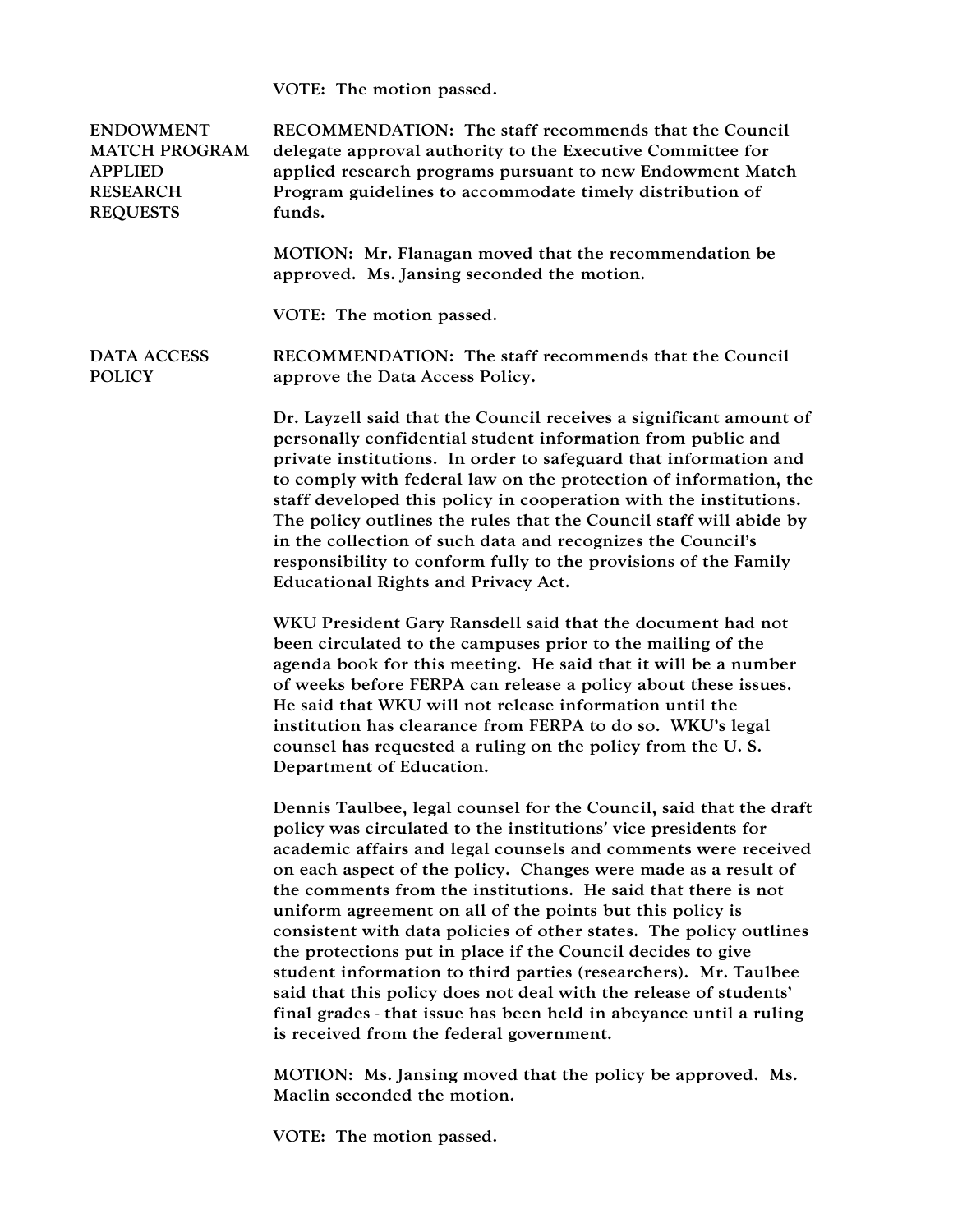| 2006-2012<br><b>CAPITAL</b><br><b>IMPROVEMENT</b><br><b>PLAN</b> | The Council staff has begun development of a capital<br>improvement plan, a snapshot of the agency's vision of its capital<br>needs over the six-year period 2006-2012. Since this plan needs<br>to be submitted to the Capital Planning Advisory Board by April<br>15, the staff plans to bring a recommendation for consideration<br>by the Executive Committee at its April 12 meeting.                                                                                                              |
|------------------------------------------------------------------|---------------------------------------------------------------------------------------------------------------------------------------------------------------------------------------------------------------------------------------------------------------------------------------------------------------------------------------------------------------------------------------------------------------------------------------------------------------------------------------------------------|
| <b>CPE PRESIDENT</b><br><b>ANNUAL</b><br><b>EVALUATION</b>       | Mr. Baker gave the report on the annual evaluation of the<br>Council president. Interviews with the Governor, presidents,<br>legislative leaders, the Council staff, and others interested in the<br>operation of the Council resulted in a positive evaluation of<br>President Layzell.                                                                                                                                                                                                                |
|                                                                  | MOTION: On behalf of the President Evaluation Committee, Mr.<br>Baker moved that President Layzell's present salary be increased<br>by 5 percent effective immediately. Mr. Flanagan seconded the<br>motion.                                                                                                                                                                                                                                                                                            |
|                                                                  | VOTE: The motion passed.                                                                                                                                                                                                                                                                                                                                                                                                                                                                                |
| <b>FUNDING</b><br><b>ADEQUACY</b><br><b>COMMITTEE</b>            | Ms. Bertelsman said that an organizational meeting of the<br>Council's Funding Adequacy Committee will meet upon<br>adjournment of the Council. The committee's charge is to<br>develop a long-term financing strategy for Kentucky's system of<br>postsecondary education.                                                                                                                                                                                                                             |
| <b>NEXT MEETING</b>                                              | The next meeting of the Council is Sunday, May 22, at 12:30<br>p.m., at the Lexington Marriott Griffin Gate Resort. The meeting<br>will be held in conjunction with the Institute for Effective<br>Governance Spring Board Development Seminar and the annual<br>Faculty Development Conference. Both conferences will take<br>place Sunday and Monday, May 22 and 23.                                                                                                                                  |
|                                                                  | The Council's Executive Committee will meet Tuesday, April 12,<br>at 10 a.m. at the Council offices in Frankfort.                                                                                                                                                                                                                                                                                                                                                                                       |
| <b>CONVERSATION</b><br><b>WITH GOVERNOR</b><br><b>FLETCHER</b>   | Ms. Bertelsman said that the Council enjoyed a dinner last<br>evening hosted by Governor Ernie Fletcher and First Lady<br>Glenna Fletcher at the Executive Mansion. The Council<br>members came away energized from their discussion with the<br>Governor. The Governor reminded the Council members of<br>their charge to proceed energetically with their statutory<br>responsibilities. Ms. Bertelsman said she feels the Council will<br>be a more active, policymaking board in the coming months. |
| <b>RECOGNITION OF</b><br><b>SERVICE</b>                          | Ms. Bertelsman thanked Dr. Michael Nietzel for his contribution<br>to Kentucky postsecondary education. Dr. Nietzel, Provost of<br>the University of Kentucky, has been appointed president of<br>Southwest Missouri State University.                                                                                                                                                                                                                                                                  |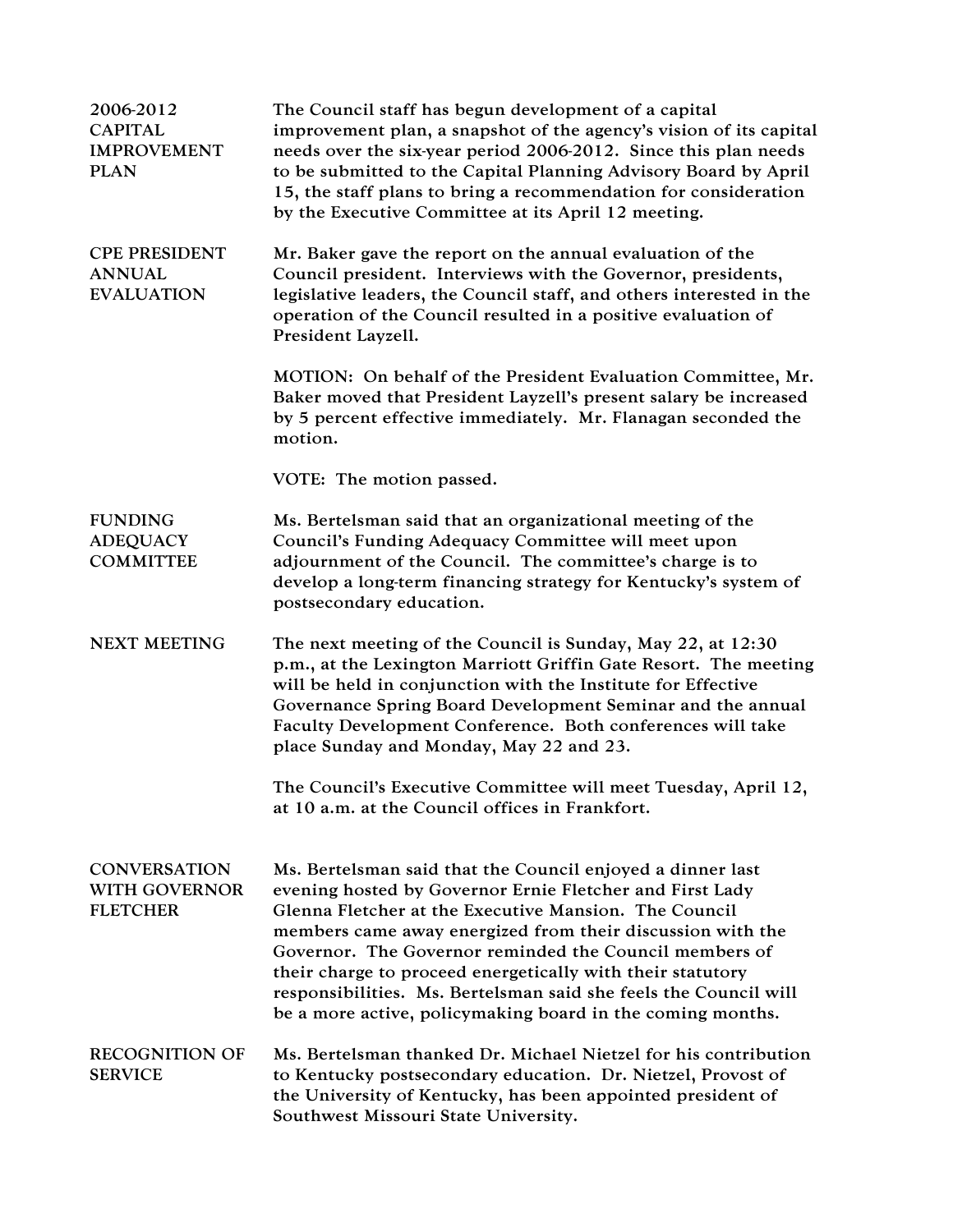Thomas D. Layzell President

Phyllis L. Bailey Associate, Executive Relations

\_\_\_\_\_\_\_\_\_\_\_\_\_\_\_\_\_\_\_\_\_\_\_\_\_\_\_\_\_\_\_\_

\_\_\_\_\_\_\_\_\_\_\_\_\_\_\_\_\_\_\_\_\_\_\_\_\_\_\_\_\_\_\_\_

\* \* \* \* \* \* \* \* \* \*

| The Council held a study session Sunday, March 20, 2005, at the<br>Council offices in Frankfort, Kentucky.<br>Members present: Walter Baker, Peggy Bertelsman, Kevin<br>Canafax, Dan Flanagan, Richard Freed, Susan Guess, Esther<br>Jansing, Phyllis Maclin, Alois Moore, Charlie Owen, Tony<br>Stoeppel, Joan Taylor, and John Turner. Ron Greenberg, John<br>Hall, and Gene Wilhoit did not attend.<br>The purpose of the study session was to discuss the annual<br>evaluation of President Thomas D. Layzell. No action was taken.<br>* * * * * * * * |
|------------------------------------------------------------------------------------------------------------------------------------------------------------------------------------------------------------------------------------------------------------------------------------------------------------------------------------------------------------------------------------------------------------------------------------------------------------------------------------------------------------------------------------------------------------|
|                                                                                                                                                                                                                                                                                                                                                                                                                                                                                                                                                            |
| The Council held two study sessions April 12 and 21, 2005.                                                                                                                                                                                                                                                                                                                                                                                                                                                                                                 |
| The April 12 study session began at 1:30 p.m. at the Council<br>offices in Frankfort. The following Council members attended:<br>Walter Baker, Peggy Bertelsman, Dan Flanagan, Ron Greenberg,<br>Alois Moore, Tony Stoeppel, Joan Taylor, and John Turner.                                                                                                                                                                                                                                                                                                 |
| The April 21 study session began at 12 noon at the Rudd Heart<br>and Lung Building of the Jewish Hospital in Louisville. The<br>following Council members attended: Ron Greenberg, Susan<br>Guess, Esther Jansing, Phyllis Maclin, and Charlie Owen.                                                                                                                                                                                                                                                                                                       |
| The Council members discussed key initiatives for 2005-06:                                                                                                                                                                                                                                                                                                                                                                                                                                                                                                 |
| 1. translational research, economic development,<br>commercialization<br>2. budget policy<br>3. improved quality<br>4. role of board members<br>5. communication with legislators                                                                                                                                                                                                                                                                                                                                                                          |
|                                                                                                                                                                                                                                                                                                                                                                                                                                                                                                                                                            |